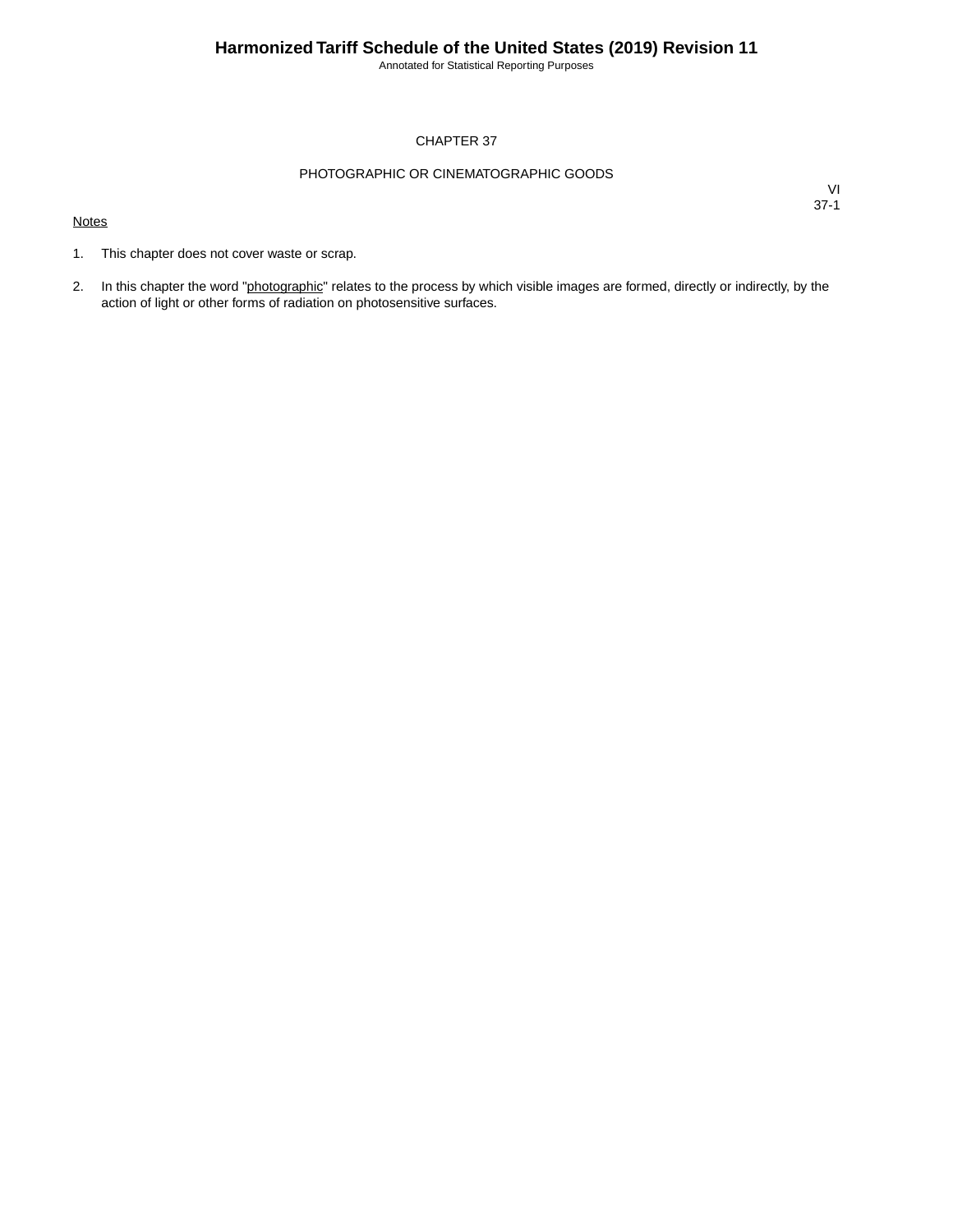Annotated for Statistical Reporting Purposes

| Heading/   | Stat.       |                                                                                                                                                                                                                     | Unit           |                    | Rates of Duty                                                                         |                |
|------------|-------------|---------------------------------------------------------------------------------------------------------------------------------------------------------------------------------------------------------------------|----------------|--------------------|---------------------------------------------------------------------------------------|----------------|
| Subheading | Suf-<br>fix | Article Description                                                                                                                                                                                                 | of<br>Quantity | General            | $\mathbf{1}$<br>Special                                                               | $\overline{2}$ |
| 3701       |             | Photographic plates and film in the flat, sensitized, unexposed,<br>of any material other than paper, paperboard or textiles; instant<br>print film in the flat, sensitized, unexposed, whether or not in<br>packs: |                |                    |                                                                                       |                |
| 3701.10.00 |             |                                                                                                                                                                                                                     |                |                    | Free (A*, AU, BH,<br>CA, CL, CO, D, E,<br>IL, JO, KR, MA,                             | 25%            |
|            | 30<br>60    |                                                                                                                                                                                                                     |                |                    | MX, OM, P, PA,<br>PE, SG)                                                             |                |
| 3701.20.00 |             |                                                                                                                                                                                                                     |                |                    | Free (A, AU, BH,<br>CA, CL, CO, D, E,<br>IL, JO, KR, MA,<br>MX, OM, P, PA,<br>PE, SG) | 25%            |
|            | 30<br>60    |                                                                                                                                                                                                                     |                |                    |                                                                                       |                |
| 3701.30.00 | 00          | Other plates and film, with any side exceeding 255 mm m <sup>2</sup><br>Other:                                                                                                                                      |                | Free <sup>1/</sup> |                                                                                       | 25%            |
| 3701.91.00 |             |                                                                                                                                                                                                                     |                |                    | Free (A, AU, BH,<br>CA, CL, CO, D, E,<br>IL, JO, KR, MA,<br>MX, OM, P, PA,<br>PE, SG) | 25%            |
|            | 30          |                                                                                                                                                                                                                     |                |                    |                                                                                       |                |
| 3701.99    | 60          | Other:                                                                                                                                                                                                              |                |                    |                                                                                       |                |
| 3701.99.30 | 00          |                                                                                                                                                                                                                     |                |                    |                                                                                       | 20%            |
| 3701.99.60 | 30          |                                                                                                                                                                                                                     |                |                    |                                                                                       | 25%            |
|            | 60          |                                                                                                                                                                                                                     |                |                    |                                                                                       |                |
|            |             |                                                                                                                                                                                                                     |                |                    |                                                                                       |                |
|            |             |                                                                                                                                                                                                                     |                |                    |                                                                                       |                |
|            |             |                                                                                                                                                                                                                     |                |                    |                                                                                       |                |
|            |             |                                                                                                                                                                                                                     |                |                    |                                                                                       |                |
|            |             |                                                                                                                                                                                                                     |                |                    |                                                                                       |                |
|            |             |                                                                                                                                                                                                                     |                |                    |                                                                                       |                |
|            |             |                                                                                                                                                                                                                     |                |                    |                                                                                       |                |
|            |             |                                                                                                                                                                                                                     |                |                    |                                                                                       |                |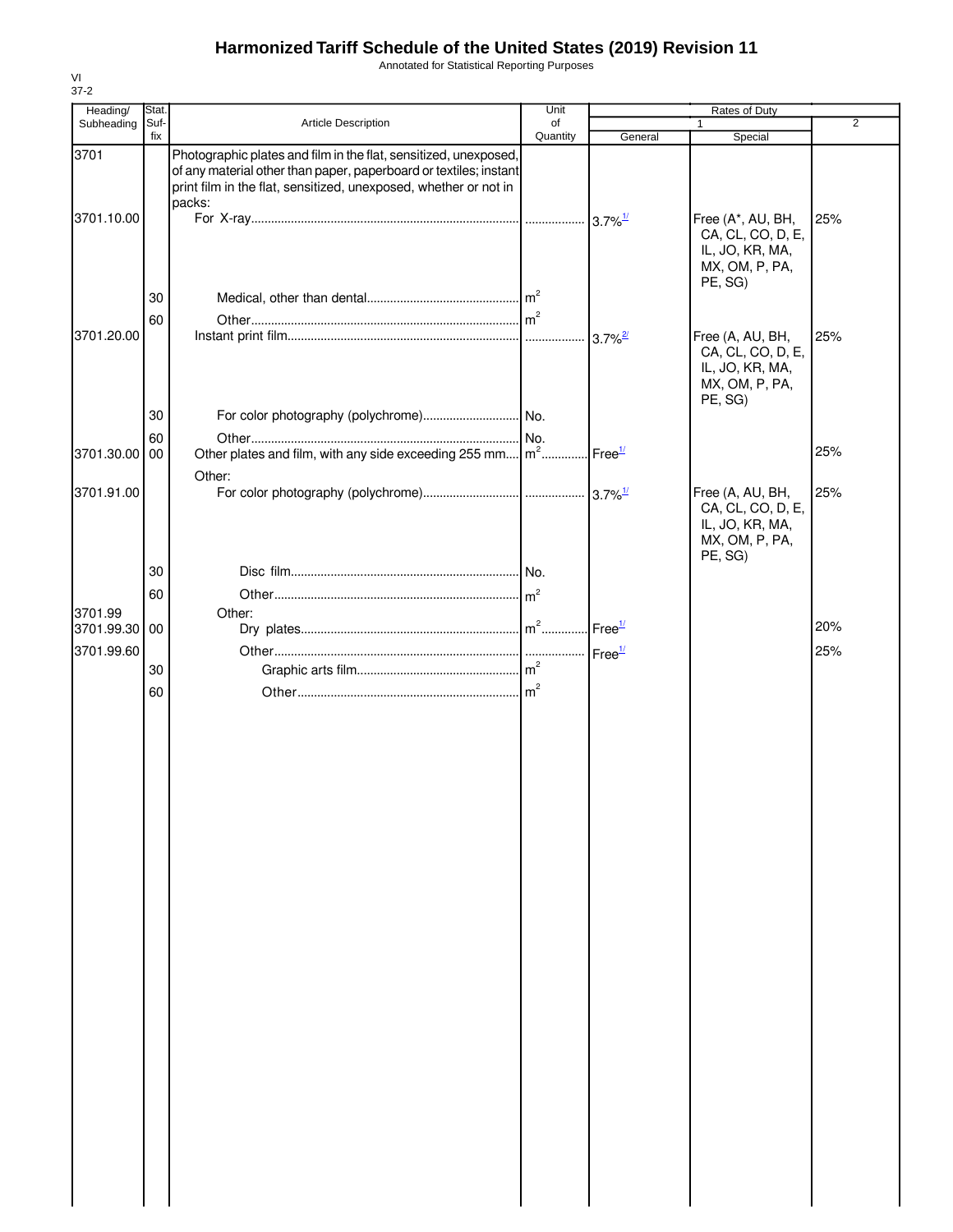Annotated for Statistical Reporting Purposes

| Heading/   | Stat.       |                                                                                                                                                                        | Unit           |                       | Rates of Duty                                                                          |     |
|------------|-------------|------------------------------------------------------------------------------------------------------------------------------------------------------------------------|----------------|-----------------------|----------------------------------------------------------------------------------------|-----|
| Subheading | Suf-<br>fix | Article Description                                                                                                                                                    | of<br>Quantity | General               | $\mathbf{1}$<br>Special                                                                | 2   |
| 3702       |             | Photographic film in rolls, sensitized, unexposed, of any<br>material other than paper, paperboard or textiles; instant print<br>film in rolls, sensitized, unexposed: |                |                       |                                                                                        |     |
| 3702.10.00 |             |                                                                                                                                                                        |                | $3.7\%$ <sup>1/</sup> | Free (A*, AU, BH,<br>CA, CL, CO, D, E,<br>IL, JO, KR, MA,<br>MX, OM, P, PA,<br>PE, SG) | 25% |
|            | 30          |                                                                                                                                                                        |                |                       |                                                                                        |     |
|            | 60          | Other film, without perforations, of a width not exceeding<br>105 mm:                                                                                                  |                |                       |                                                                                        |     |
| 3702.31.01 | 00          |                                                                                                                                                                        |                |                       | Free (A, AU, BH,<br>CA, CL, CO, D, E,<br>IL, JO, KR, MA,<br>MX, OM, P, PA,<br>PE, SG)  | 25% |
| 3702.32.01 |             |                                                                                                                                                                        |                |                       | Free (A, AU, BH,<br>CA, CL, CO, D, E,<br>IL, JO, KR, MA,<br>MX, OM, P, PA,<br>PE, SG)  | 25% |
|            | 30          |                                                                                                                                                                        |                |                       |                                                                                        |     |
| 3702.39.01 | 60<br>00    |                                                                                                                                                                        | m <sup>2</sup> | $3.7\%$ <sup>1/</sup> | Free (A, AU, BH,                                                                       | 25% |
|            |             |                                                                                                                                                                        |                |                       | CA, CL, CO, D, E,<br>IL, JO, KR, MA,<br>MX, OM, P, PA,<br>PE, SG)                      |     |
|            |             | Other film, without perforations, of a width exceeding                                                                                                                 |                |                       |                                                                                        |     |
| 3702.41.01 | 00          | 105 mm:<br>Of a width exceeding 610 mm and of a length<br>exceeding 200 m, for color photography                                                                       |                |                       | Free (A, AU, BH,                                                                       | 25% |
|            |             |                                                                                                                                                                        |                |                       | CA, CL, CO, D, E,<br>IL, JO, KR, MA,<br>MX, OM, P, PA,<br>PE, SG)                      |     |
| 3702.42.01 | 00          | Of a width exceeding 610 mm and of a length<br>exceeding 200 m, other than for color photography                                                                       | m <sup>2</sup> | $3.7\%$ <sup>1/</sup> | Free (A, AU, BH,<br>CA, CL, CO, D, E,<br>IL, JO, KR, MA,<br>MX, OM, P, PA,<br>PE, SG)  | 25% |
| 3702.43.01 | 00          | Of a width exceeding 610 mm and of a length not                                                                                                                        |                |                       |                                                                                        |     |
|            |             |                                                                                                                                                                        | $m2$           | $3.7\%$ <sup>1/</sup> | Free (A, AU, BH,<br>CA, CL, CO, D, E,<br>IL, JO, KR, MA,<br>MX, OM, P, PA,<br>PE, SG)  | 25% |
| 3702.44.01 |             | Of a width exceeding 105 mm but not exceeding                                                                                                                          |                |                       |                                                                                        |     |
|            |             |                                                                                                                                                                        |                | $3.7\%$ <sup>1/</sup> | Free (A, AU, BH,<br>CA, CL, CO, D, E,<br>IL, JO, KR, MA,<br>MX, OM, P, PA,<br>PE, SG)  | 25% |
|            | 30          |                                                                                                                                                                        | m <sup>2</sup> |                       |                                                                                        |     |
|            | 60          |                                                                                                                                                                        |                |                       |                                                                                        |     |
|            |             |                                                                                                                                                                        |                |                       |                                                                                        |     |

VI 37-3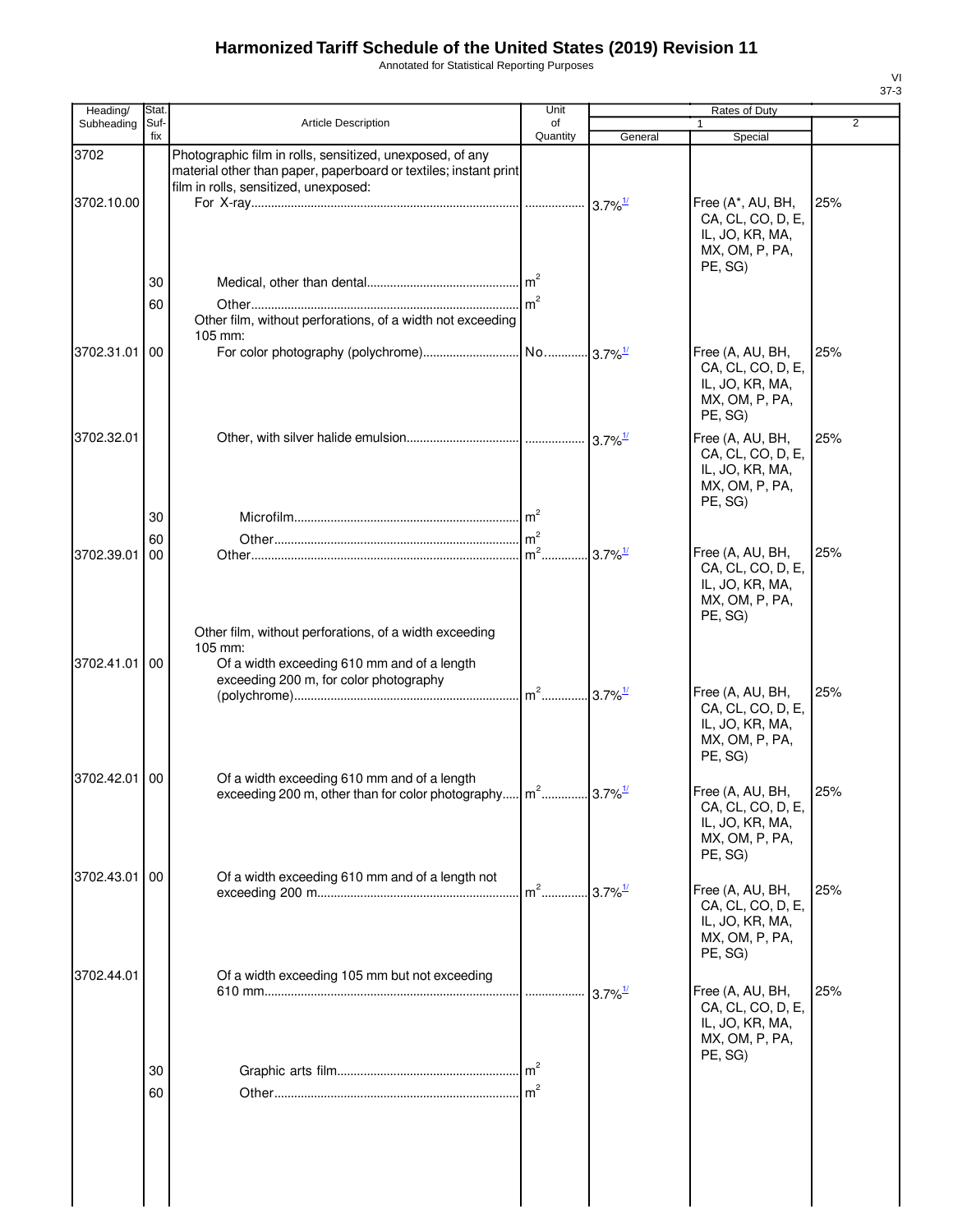Annotated for Statistical Reporting Purposes

| Heading/                  | Stat.       |                                                                                                                                                                                                                                  | Unit                            |                        | Rates of Duty                                                                                                                         |                        |
|---------------------------|-------------|----------------------------------------------------------------------------------------------------------------------------------------------------------------------------------------------------------------------------------|---------------------------------|------------------------|---------------------------------------------------------------------------------------------------------------------------------------|------------------------|
| Subheading                | Suf-<br>fix | <b>Article Description</b>                                                                                                                                                                                                       | of<br>Quantity                  | General                | 1<br>Special                                                                                                                          | $\overline{2}$         |
| 3702 (con.)<br>3702.52.01 |             | Photographic film in rolls, sensitized, unexposed, of any<br>material other than paper, paperboard or textiles; instant print<br>film in rolls, sensitized, unexposed: (con.)<br>Other film, for color photography (polychrome): |                                 |                        | Free (A, AU, BH,<br>CA, CL, CO, D, E,                                                                                                 | 25%                    |
| 3702.53.00                | 30<br>60    | Of a width exceeding 16 mm but not exceeding 35 mm                                                                                                                                                                               |                                 |                        | IL, JO, KR, MA,<br>MX, OM, P, PA,<br>PE, SG)<br>Free (A, AU, BH,<br>CA, CL, CO, D, E,<br>IL, JO, KR, MA,<br>MX, OM, P, PA,<br>PE, SG) | 25%                    |
|                           | 30<br>60    |                                                                                                                                                                                                                                  |                                 |                        |                                                                                                                                       |                        |
| 3702.54.00                |             | Of a width exceeding 16 mm but not exceeding 35 mm<br>and of a length not exceeding 30 m, other than for                                                                                                                         |                                 | $3.7\%$ <sup>1/</sup>  | Free (A, AU, BH,<br>CA, CL, CO, D, E,<br>IL, JO, KR, MA,<br>MX, OM, P, PA,                                                            | 25%                    |
|                           | 30          |                                                                                                                                                                                                                                  |                                 |                        | PE, SG)                                                                                                                               |                        |
| 3702.55.00                | 60          | Of a width exceeding 16 mm but not exceeding 35 mm                                                                                                                                                                               |                                 |                        |                                                                                                                                       |                        |
|                           | 30          |                                                                                                                                                                                                                                  |                                 | Free <sup>1/</sup>     |                                                                                                                                       | 38 $¢$ /m <sup>2</sup> |
| 3702.56.00                | 60<br>30    |                                                                                                                                                                                                                                  |                                 |                        |                                                                                                                                       | 38 $\text{C/m}^2$      |
|                           | 60          |                                                                                                                                                                                                                                  | m <sup>2</sup><br>$\text{Im}^2$ |                        |                                                                                                                                       |                        |
| 3702.96.00                | 00          | Other:<br>Of a width not exceeding 35 mm and of a length not                                                                                                                                                                     |                                 |                        |                                                                                                                                       |                        |
|                           |             |                                                                                                                                                                                                                                  |                                 |                        | Free (A, AU, BH,<br>CA, CL, CO, D, E,<br>IL, JO, KR, MA,<br>MX, OM, P, PA,<br>PE, SG)                                                 | 25%                    |
| 3702.97.00 00             |             | Of a width not exceeding 35 mm and of a length                                                                                                                                                                                   | $m2$                            | Free <sup>1/</sup>     |                                                                                                                                       | 38 $\varepsilon/m^2$   |
| 3702.98.00 00             |             |                                                                                                                                                                                                                                  | $m2$                            | $.3.7\%$ <sup>1/</sup> | Free (A, AU, BH,<br>CA, CL, CO, D, E,<br>IL, JO, KR, MA,<br>MX, OM, P, PA,<br>PE, SG)                                                 | 25%                    |
|                           |             |                                                                                                                                                                                                                                  |                                 |                        |                                                                                                                                       |                        |
|                           |             |                                                                                                                                                                                                                                  |                                 |                        |                                                                                                                                       |                        |
|                           |             |                                                                                                                                                                                                                                  |                                 |                        |                                                                                                                                       |                        |
|                           |             |                                                                                                                                                                                                                                  |                                 |                        |                                                                                                                                       |                        |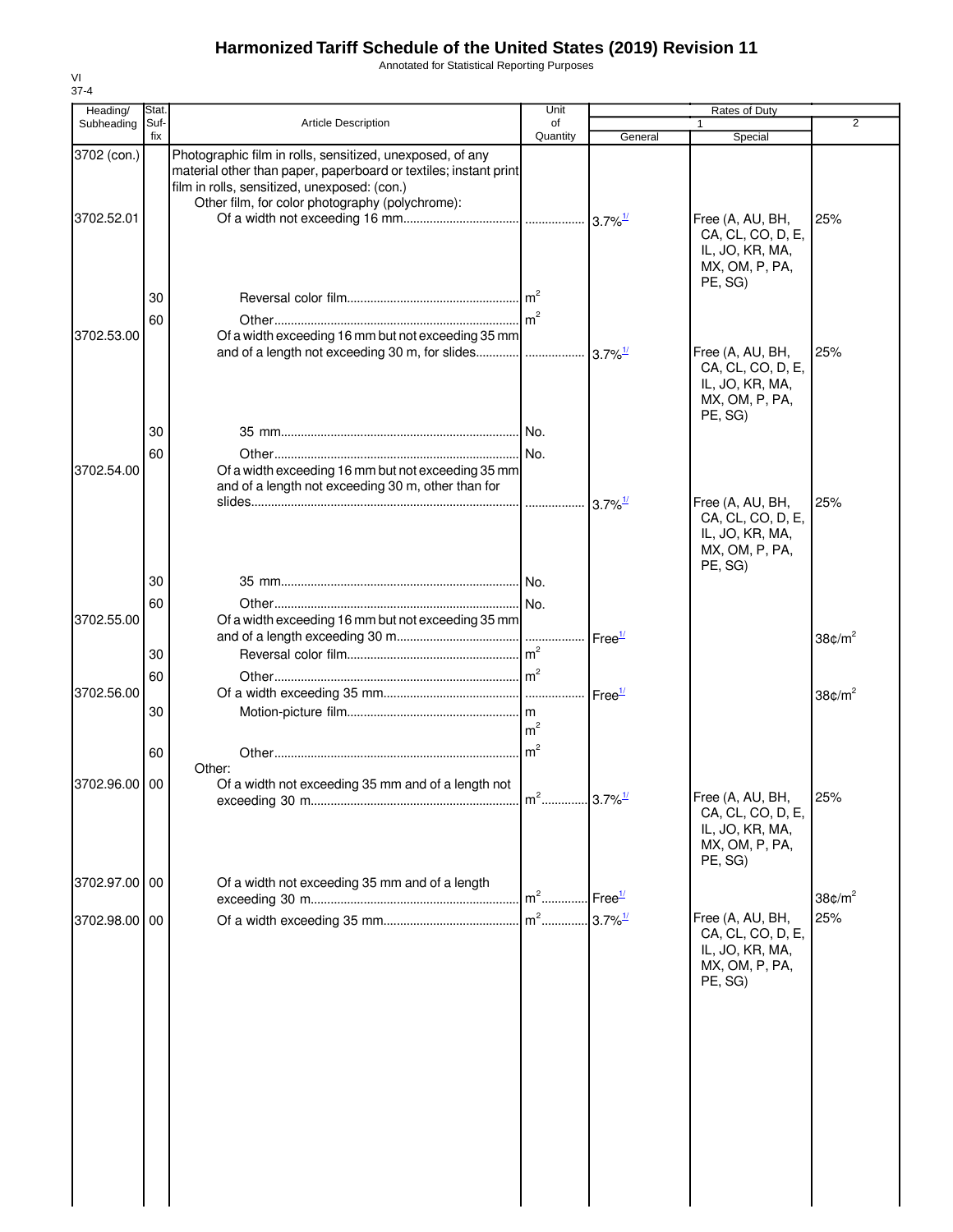Annotated for Statistical Reporting Purposes

| Heading/              | Stat.       |                                                                              | Unit                                                   |                        | Rates of Duty                         |                |
|-----------------------|-------------|------------------------------------------------------------------------------|--------------------------------------------------------|------------------------|---------------------------------------|----------------|
| Subheading            | Suf-<br>fix | Article Description                                                          | of<br>Quantity                                         | General                | $\mathbf{1}$<br>Special               | $\overline{2}$ |
| 3703                  |             | Photographic paper, paperboard and textiles, sensitized,                     |                                                        |                        |                                       |                |
|                       |             | unexposed:                                                                   |                                                        |                        |                                       |                |
| 3703.10<br>3703.10.30 |             | In rolls of a width exceeding 610 mm:                                        |                                                        |                        | Free (A, AU, BH,                      | 30%            |
|                       |             |                                                                              |                                                        |                        | CA, CL, CO, D, E,                     |                |
|                       |             |                                                                              |                                                        |                        | IL, JO, KR, MA,                       |                |
|                       |             |                                                                              |                                                        |                        | MX, OM, P, PA,<br>PE, SG)             |                |
|                       |             | For pictorial use (continuous tone):                                         |                                                        |                        |                                       |                |
|                       | 30          |                                                                              |                                                        |                        |                                       |                |
|                       | 60          |                                                                              |                                                        |                        |                                       |                |
| 3703.10.60            | 90<br>00    |                                                                              |                                                        | $.3.1\%$ <sup>1/</sup> | Free (A, AU, BH,                      | 30%            |
|                       |             |                                                                              |                                                        |                        | CA, CL, CO, D, E,                     |                |
|                       |             |                                                                              |                                                        |                        | IL, JO, KR, MA,                       |                |
|                       |             |                                                                              |                                                        |                        | MX, OM, P, PA,<br>PE, SG)             |                |
| 3703.20               |             | Other, for color photography (polychrome):                                   |                                                        |                        |                                       |                |
| 3703.20.30            |             |                                                                              |                                                        |                        | Free (A, AU, BH,<br>CA, CL, CO, D, E, | 30%            |
|                       |             |                                                                              |                                                        |                        | IL, JO, KR, MA,                       |                |
|                       |             |                                                                              |                                                        |                        | MX, OM, P, PA,                        |                |
|                       | 30          |                                                                              |                                                        |                        | PE, SG)                               |                |
|                       | 60          |                                                                              |                                                        |                        |                                       |                |
| 3703.20.60            | 00          |                                                                              |                                                        |                        | Free (A, AU, BH,                      | 30%            |
|                       |             |                                                                              |                                                        |                        | CA, CL, CO, D, E,                     |                |
|                       |             |                                                                              |                                                        |                        | IL, JO, KR, MA,<br>MX, OM, P, PA,     |                |
|                       |             |                                                                              |                                                        |                        | PE, SG)                               |                |
| 3703.90               |             | Other:                                                                       |                                                        |                        |                                       |                |
| 3703.90.30            |             |                                                                              |                                                        |                        | Free (A, AU, BH,<br>CA, CL, CO, D, E, | 30%            |
|                       |             |                                                                              |                                                        |                        | IL, JO, KR, MA,                       |                |
|                       |             |                                                                              |                                                        |                        | MX, OM, P, PA,<br>PE, SG)             |                |
|                       |             | For pictorial use (continuous tone):                                         |                                                        |                        |                                       |                |
|                       | 30          |                                                                              |                                                        |                        |                                       |                |
|                       | 60          |                                                                              |                                                        |                        |                                       |                |
| 3703.90.60 00         | 90          |                                                                              |                                                        |                        | Free (A, AU, BH,                      | 35%            |
|                       |             |                                                                              |                                                        |                        | CA, CL, CO, D, E,                     |                |
|                       |             |                                                                              |                                                        |                        | IL, JO, KR, MA,                       |                |
|                       |             |                                                                              |                                                        |                        | MX, OM, P, PA,<br>PE, SG)             |                |
| 3704.00.00            |             | 00 Photographic plates, film, paper, paperboard and textiles,                |                                                        |                        |                                       |                |
|                       |             |                                                                              | $\mathsf{Im}^2$ Free $^{\underline{\textbf{1}\prime}}$ |                        |                                       | $$3.88/m^2$    |
|                       |             | 3705.00.00   00   Photographic plates and film, exposed and developed, other |                                                        |                        |                                       |                |
|                       |             |                                                                              |                                                        |                        |                                       | 25%            |
|                       |             |                                                                              |                                                        |                        |                                       |                |
|                       |             |                                                                              |                                                        |                        |                                       |                |
|                       |             |                                                                              |                                                        |                        |                                       |                |
|                       |             |                                                                              |                                                        |                        |                                       |                |
|                       |             |                                                                              |                                                        |                        |                                       |                |
|                       |             |                                                                              |                                                        |                        |                                       |                |
|                       |             |                                                                              |                                                        |                        |                                       |                |
|                       |             |                                                                              |                                                        |                        |                                       |                |
|                       |             |                                                                              |                                                        |                        |                                       |                |
|                       |             |                                                                              |                                                        |                        |                                       |                |
|                       |             |                                                                              |                                                        |                        |                                       |                |
|                       |             |                                                                              |                                                        |                        |                                       |                |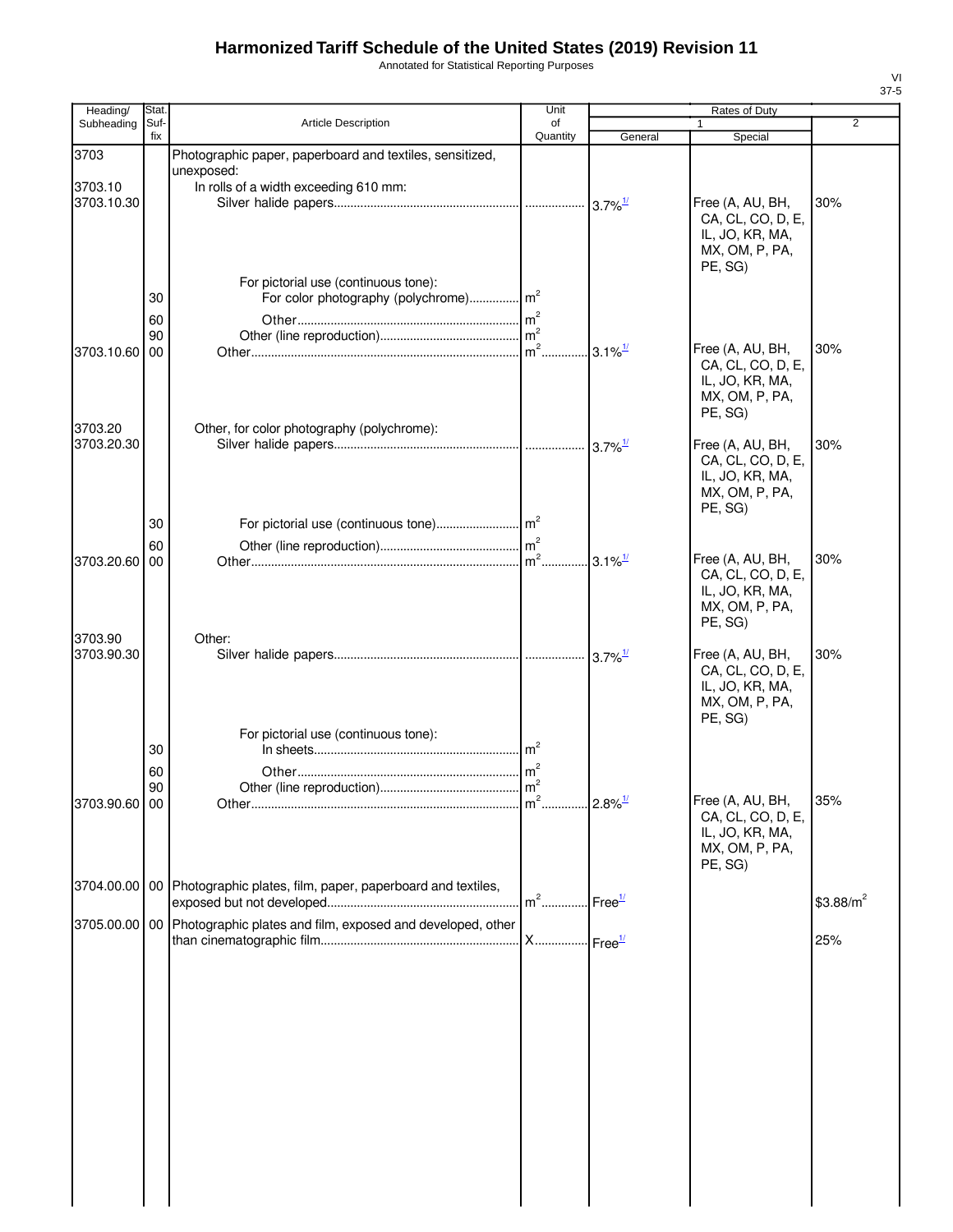Annotated for Statistical Reporting Purposes

| Heading/                         | Stat        |                                                                                                                                                                                                                                                                                               | Unit           |                     | Rates of Duty                                                                          |                      |
|----------------------------------|-------------|-----------------------------------------------------------------------------------------------------------------------------------------------------------------------------------------------------------------------------------------------------------------------------------------------|----------------|---------------------|----------------------------------------------------------------------------------------|----------------------|
| Subheading                       | Suf-<br>fix | <b>Article Description</b>                                                                                                                                                                                                                                                                    | of<br>Quantity | General             | 1<br>Special                                                                           | $\overline{2}$       |
| 3706<br>3706.10<br>3706.10.30 00 |             | Motion-picture film, exposed and developed, whether or not<br>incorporating sound track or consisting only of sound track:<br>Of a width of 35 mm or more:<br>Sound recordings on motion-picture film suitable for<br>use in connection with motion-picture exhibits   m   1.4% <sup>1/</sup> |                |                     | Free (A*, AU, BH,<br>CA, CL, CO, D, E,<br>IL, JO, KR, MA,<br>MX, OM, P, PA,<br>PE, SG) | 7%                   |
| 3706.10.60                       |             |                                                                                                                                                                                                                                                                                               |                |                     |                                                                                        | $10$ $c/m$           |
|                                  | 30          | Feature films:                                                                                                                                                                                                                                                                                |                |                     |                                                                                        |                      |
|                                  | 60<br>90    |                                                                                                                                                                                                                                                                                               |                |                     |                                                                                        |                      |
| 3706.90.00                       |             |                                                                                                                                                                                                                                                                                               |                |                     |                                                                                        | $10$ $c/m$           |
|                                  | 30          |                                                                                                                                                                                                                                                                                               |                |                     |                                                                                        |                      |
|                                  | 60          |                                                                                                                                                                                                                                                                                               |                |                     |                                                                                        |                      |
| 3707<br>3707.10.00               |             | Chemical preparations for photographic uses (other than<br>varnishes, glues, adhesives and similar preparations); unmixed<br>products for photographic uses, put up in measured portions<br>or put up for retail sale in a form ready for use:                                                |                | $3\%$ <sup>1/</sup> | Free (A, AU, BH,<br>CA, CL, CO, D, E,<br>IL, JO, KR, MA,                               | 20%                  |
| 3707.90                          | 05<br>90    | For use in color negative photographic paper kg<br>Other:                                                                                                                                                                                                                                     |                |                     | MX, OM, P, PA,<br>PE, SG)                                                              |                      |
| 3707.90.31                       | 00          | Chemical preparations for photographic uses:                                                                                                                                                                                                                                                  |                |                     |                                                                                        | $15.4$ ¢/kg +<br>50% |
| 3707.90.32                       |             |                                                                                                                                                                                                                                                                                               |                |                     |                                                                                        | 15.4¢/kg             |
|                                  | 10          | Unsensitized emulsions, for use in color                                                                                                                                                                                                                                                      |                |                     |                                                                                        | $+50%$               |
|                                  | 20          | Couplers, for use in color negative                                                                                                                                                                                                                                                           | kg             |                     |                                                                                        |                      |
|                                  | 30          | Coupler dispersions, for use in color negative                                                                                                                                                                                                                                                |                |                     |                                                                                        |                      |
| 3707.90.60                       | 90<br>00    | Unmixed products for photographic uses, put up in<br>measured portions or put up for retail sale in a form                                                                                                                                                                                    |                |                     |                                                                                        |                      |
|                                  |             |                                                                                                                                                                                                                                                                                               |                |                     |                                                                                        | 4.5%                 |
|                                  |             |                                                                                                                                                                                                                                                                                               |                |                     |                                                                                        |                      |
|                                  |             |                                                                                                                                                                                                                                                                                               |                |                     |                                                                                        |                      |
|                                  |             |                                                                                                                                                                                                                                                                                               |                |                     |                                                                                        |                      |
|                                  |             |                                                                                                                                                                                                                                                                                               |                |                     |                                                                                        |                      |